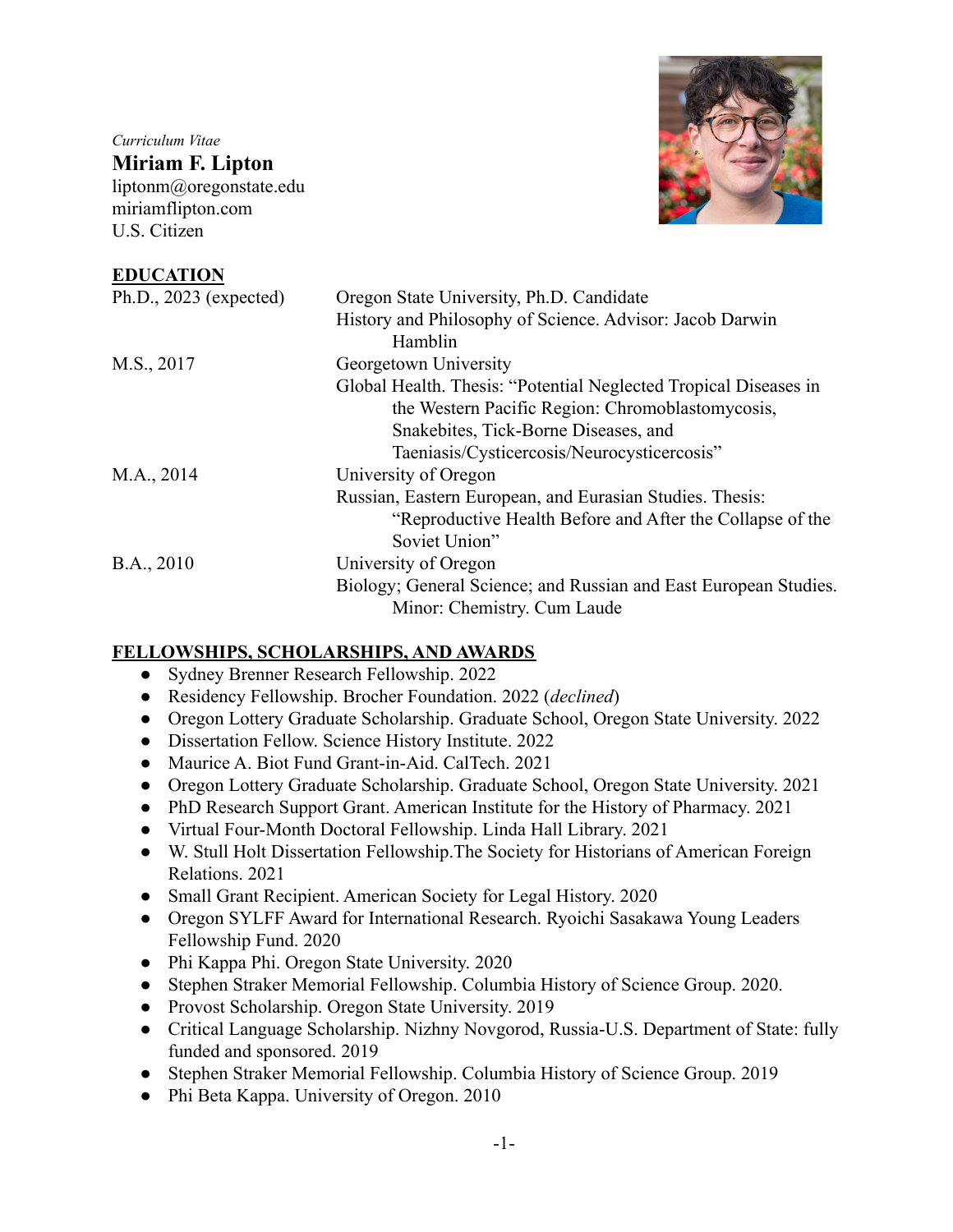- Commencement Speaker. University of Oregon. 2010
- Tatiana Gorokhovskaya Scholarship for Excellence in Advanced Russian. University of Oregon. 2010
- Critical Language Scholarship. Kaliningrad, Russia-U.S. Department of State: fully funded and sponsored. 2009
- Mortar Board. University of Oregon. 2008-2010
- CIEE Scholarship. University of Oregon. 2007
- National Society of Collegiate Scholars. University of Oregon. 2007-2010
- Dean's List. University of Oregon. 2005-2010
- Society of College Scholars. University of Oregon. 2005-2010
- Dean's Scholarship. University of Oregon. 2005-2010

## **RESEARCH AND PUBLICATIONS**

## **Research Languages**

Russian (full professional) and English (native)

## **Working Dissertation Title**

Bacteriophages and Antibiotics: The History of Cold War Politics of Antibiotic Resistance

#### **Articles/Book Chapters**

● "Bacteriophages and Cholera: A story of Soviet medicine in the Cold War." *Distillations*. October 19, 2021. <https://bit.ly/3BmHhnY>

## **Book Reviews**

- The Soviet Union's Agricultural Biowarfare Programme: From Ploughshares to Swords by Anthony Rimmington. *Technology and Culture* (April 2022, Volume 63)
- Cold War Resistance: The International Struggle Over Antibiotics by Marc Landas. *Social History of Alcohol and Drugs* (Volume 36, Issue 1, 2022)
- Pharmapolitics in Russia: Making Drugs and Rebuilding the Nation by Olga Zvonareva. *Social History of Alcohol and Drugs* (Volume 35, 2021)
- The Environment and International History by Scott Kaufman. *Journal of Contemporary History* (Volume 56, 2021)

## **Short Essays**

- "Horror in Fiction." Inspiration Dissemination. May 2, 2022 https://bit.ly/38IOAWG
- "Red, Red, (smoky) Wine." Inspiration Dissemination. April 24, 2022 <https://bit.ly/37UQ8Vb>
- "M.A. Student Kathleen McHugh Presents at Columbia History of Science Group." Oregon State History and Philosophy of Science Blog. March 15, 2022 <https://bit.ly/3NfuDOI>
- "Ph.D. Candidate Presents at American Historical Association Conference (part 2)." Oregon State History and Philosophy of Science Blog. March 6, 2022 <https://bit.ly/3hIEQVt>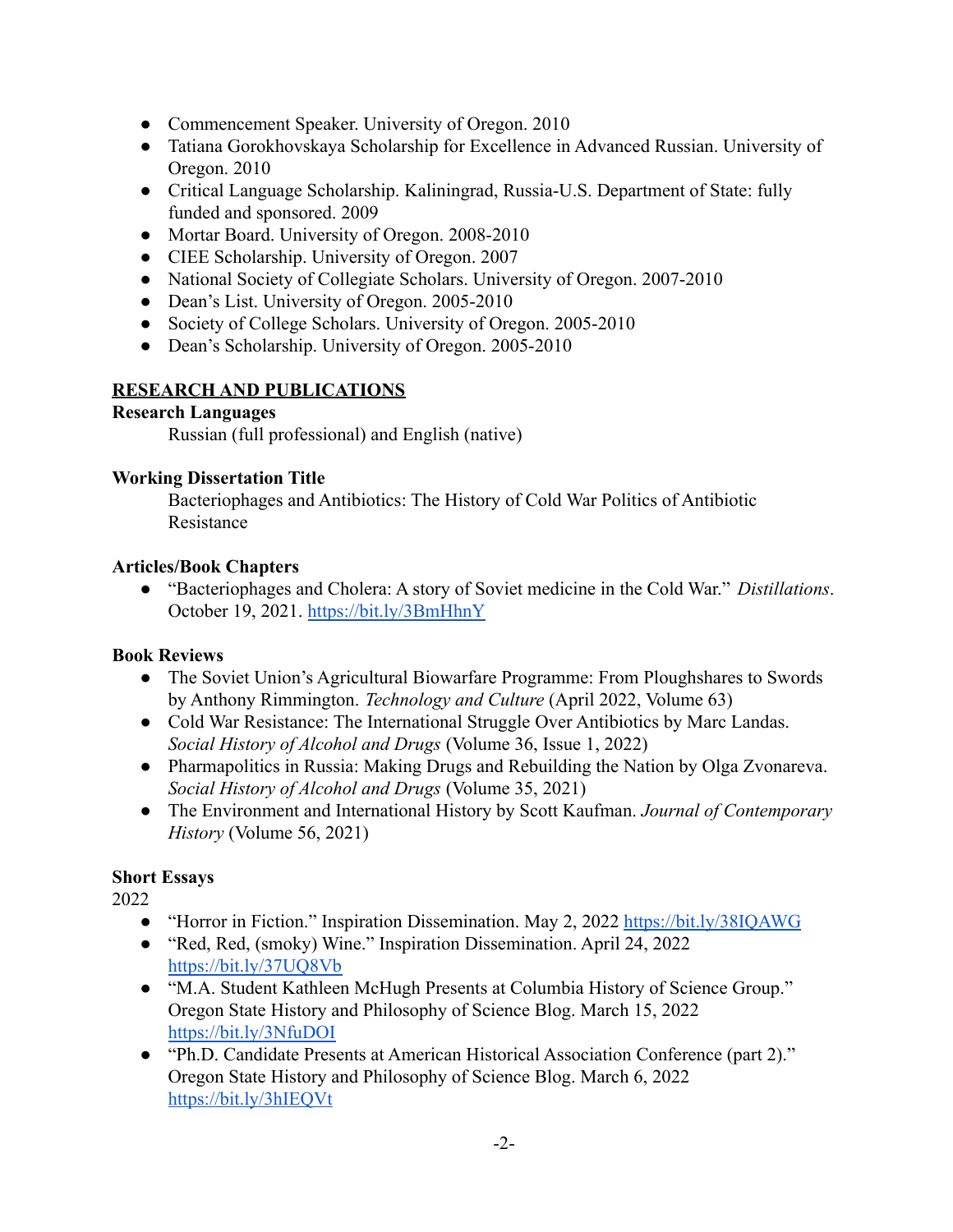- "Ph.D. Candidate Presents at American Historical Association Conference (part 1)." Oregon State History and Philosophy of Science Blog. March 4, 2022 <https://bit.ly/3HMu7Uo>
- "M.A. Student Volunteers as Oregon History Day Judge." Oregon State History and Philosophy of Science Blog. March 2, 2022 <https://bit.ly/3IN5Dvz>
- "Home Economics as a Science." Inspiration Dissemination. February 13, 2022 <https://bit.ly/37P54UM>
- "New Review out for Ph.D. Candidate Aimee Dávila Hisey." Oregon State History and Philosophy of Science Blog. February 10, 2022 <https://bit.ly/33mxuTW>
- "M.A. Student Set to Present at Several National Conferences." Oregon State History and Philosophy of Science Blog. January 27, 2022 <https://bit.ly/3AECdwF>

- "Book Review Published by PhD Candidate Aimee Dávila Hisey." Oregon State History and Philosophy of Science Blog. November 16, 2021 <https://bit.ly/320woNd>
- "First Year History Master's Students Learn About Professional Development." Oregon State History and Philosophy of Science Blog. November 23, 2021 <https://bit.ly/3nNAkZB>
- "Ph.D. Candidate Wins Teaching Award." Oregon State History and Philosophy of Science Blog. November 15, 2021 <https://bit.ly/3chJU09>
- "A Resonating-Valence-Bond Theory of Metals and Intermetallic Compounds, 1949." The Pauling Blog. November 3, 2021 <https://bit.ly/3cM2u0Q>
- "The Nature of Intermolecular Forces Operative in Biological Processes, 1940." The Pauling Blog. October 27, 2021 <https://bit.ly/3cHUU7m>
- "The Nature of Interatomic Forces in Metals, 1938." The Pauling Blog. October 20, 2021 <https://bit.ly/30TCA8z>
- "The Theoretical Prediction of the Physical Properties of Many-Electron Atoms and Ions. Mole Refractions, Diamagnetic Susceptibility, and Extension in Space, 1927." The Pauling Blog. October 13, 2021 <https://bit.ly/3pCKNZe>
- "Ava Helen Miller in Corvallis, 1921-1923." The Pauling Blog. October 6, 2021 <https://bit.ly/3nvQ2aj>
- "Ava Helen's OAC." The Pauling Blog. September 29, 2021 <https://bit.ly/3EpVpip>
- "Pauling's OAC: Super Senior Year." The Pauling Blog. September 22, 2021 <https://bit.ly/2XQYHLS>
- "Ph.D. Candidate Has New Book Review." Oregon State University History and Philosophy of Science Blog. July 27, 2020 <https://bit.ly/3i4OC56>
- "Cancer and Vitamin C: Crossroads of New Research." The Pauling Blog. July 7, 2021 <https://bit.ly/3r3rO8W>
- "Cancer and Vitamin C: A Major Conference." The Pauling Blog. June 23, 2021 <https://bit.ly/3dG2GQ1>
- "Cancer and Vitamin C: The Mayo Clinic Trial." The Pauling Blog. June 16, 2021 <https://bit.ly/3AnVnpV>
- "Cancer and Vitamin C: Misnomers and More." The Pauling Blog. June 9, 2021 <https://bit.ly/3wh7TUV>
- "Cancer and Vitamin C: A Review of the Book." The Pauling Blog. May 26, 2021 <https://bit.ly/3ia35NM>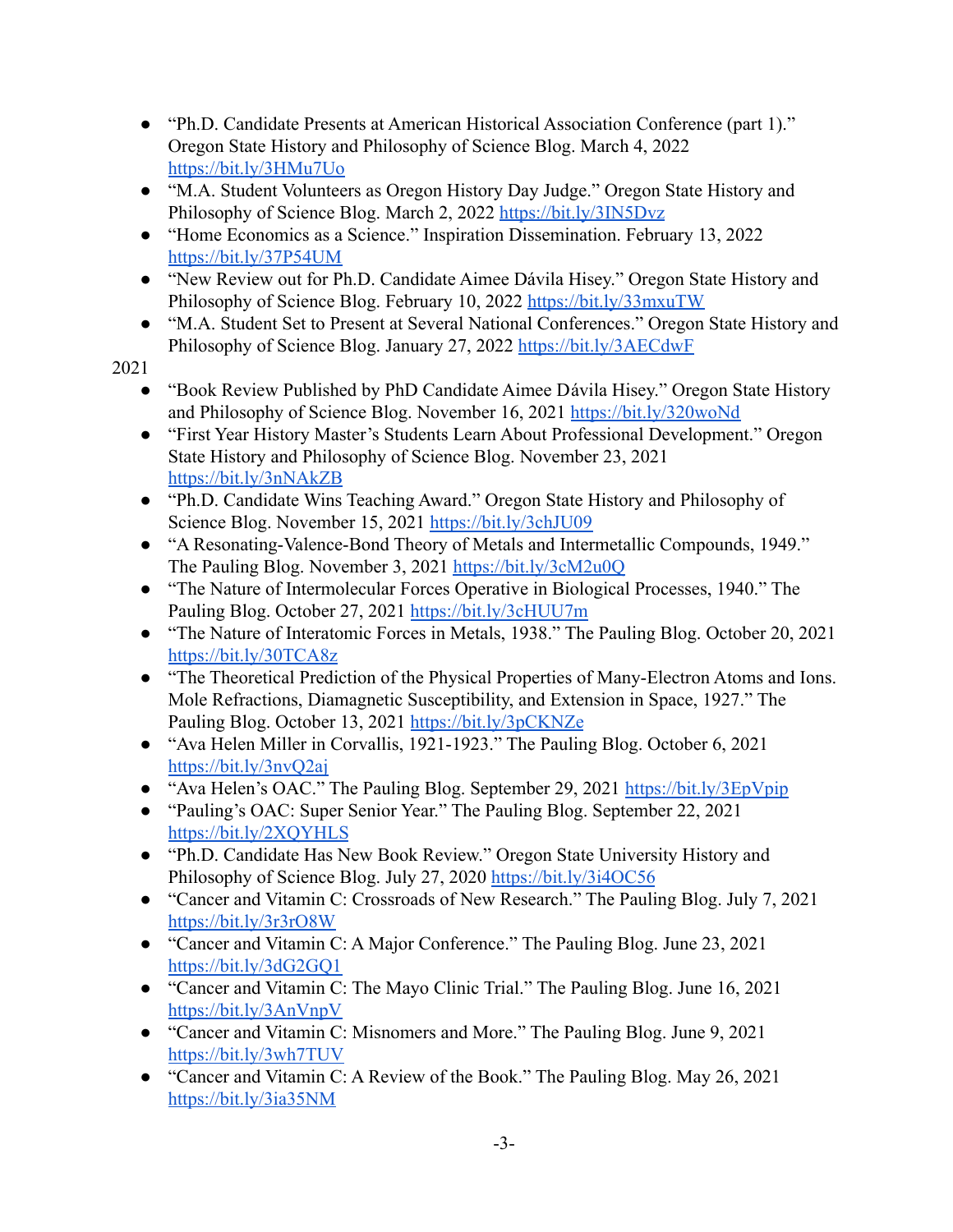- "Optimal Health and the Synthesis of Vitamin C." The Pauling Blog. May 19, 2021 <https://bit.ly/3bQGF0a>
- "Why Vitamin C? The Scurvy Connection." The Pauling Blog. May 12, 2021 <https://bit.ly/3ycQm2t>
- "Why Vitamin C? Cancer Fighting Properties." The Pauling Blog. May 5, 2021 <https://bit.ly/3wcg6dp>
- "Reading 'Cancer and Vitamin C.'" The Pauling Blog. April 28, 2021 <https://bit.ly/2R5QGPx>
- "M.A. Student, Celia Oney, Presents at Columbia History of Science Group Annual Conference." Oregon State University History and Philosophy of Science Blog. April 14, 2021 <https://bit.ly/3afwfpQ>
- "Vitamin C and Health: New Frontiers." The Pauling Blog. April 7, 2021 <https://bit.ly/3ecAbsA>
- "Pauling's Study of Schizophrenia: Pulling Back." The Pauling Blog. March 31, 2021 <https://bit.ly/3sSbBDr>
- "Pauling's Study of Schizophrenia: Clashes with Jean Mayer." The Pauling Blog. March 24, 2021 <https://bit.ly/3wuz6Vv>
- "Aimee Dávila Hisey, History and Philosophy of Science Ph.D. Candidate has Book Review Published." Oregon State University History and Philosophy of Science Blog. March 18, 2021 <https://bit.ly/3ws7U9L>
- "Pauling's Study of Schizophrenia: A Hearing Before the Connecticut State Senate." The Pauling Blog. March 17, 2021 <https://bit.ly/3lrUNAq>
- "Pauling's Study of Schizophrenia: The Media." The Pauling Blog. March 10, 2021 <https://bit.ly/3qW9JrH>
- "Pauling's Study of Schizophrenia: Support." The Pauling Blog. March 3, 2021 <https://bit.ly/38d6beb>
- "Pauling's Study of Schizophrenia: Pushback." The Pauling Blog. February 24, 2021 <https://bit.ly/3uxfi2y>
- "Pauling's Study of Schizophrenia: A Program of Work." The Pauling Blog. February 17, 2021 <https://bit.ly/2M8TOI3>
- "Pauling's Study of Schizophrenia: A New Model Vitamin." The Pauling Blog. February 10, 2021 <https://bit.ly/3asNjZS>
- "Pauling's Study of Schizophrenia: Origins from Hoffer and Osmond." The Pauling Blog. February 3, 2021 <https://bit.ly/36L7YWZ>

- "Pauling's Seventh Paper on the Nature of the Chemical Bond." The Pauling Blog. December 23, 2020 <https://bit.ly/2LyKYTw>
- "Pauling's Sixth Paper on the Nature of the Chemical Bond." The Pauling Blog. December 16, 2020 <https://bit.ly/34n3ox2>
- "Pauling's Fifth Paper on the Nature of the Chemical Bond." The Pauling Blog. December 8, 2020 <https://bit.ly/2Jyj4pX>
- "Pauling's Fourth Paper on the Nature of the Chemical Bond." The Pauling Blog. December 2, 2020 <https://bit.ly/2Jyj4pX>
- "Pauling's Third Paper on the Nature of the Chemical Bond." The Pauling Blog. November 18, 2020 <https://bit.ly/3fbacC5>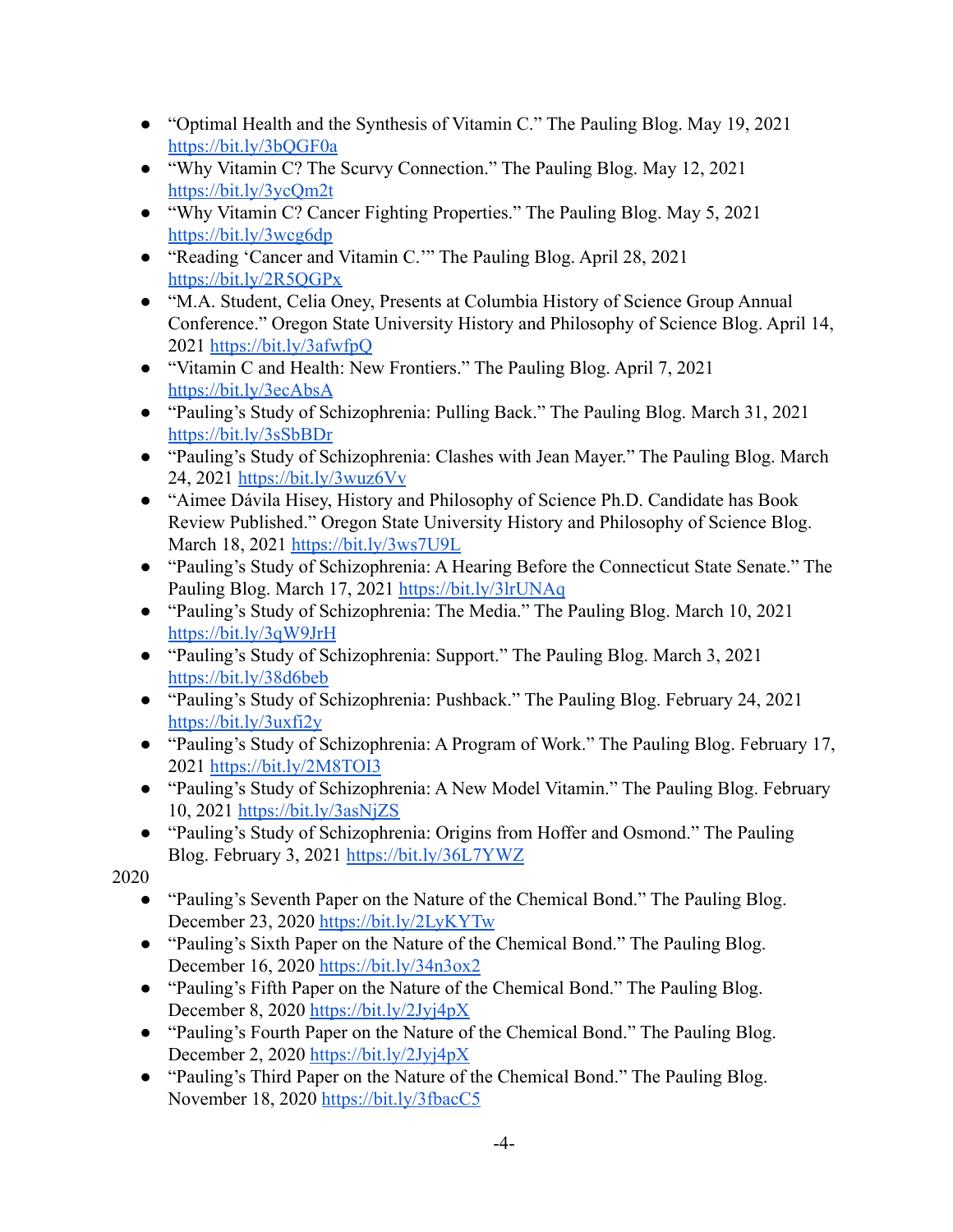- "PhD Candidate is Awarded Two Nationally Competitive Grants." Oregon State University History and Philosophy of Science Blog. November 17, 2020 <https://bit.ly/3kN8cB0>
- "Pauling's Second Paper on the Nature of the Chemical Bond." The Pauling Blog. November 11, 2020 <https://bit.ly/3lqxeXT>
- "Pauling's First Paper on the Nature of the Chemical Bond." The Pauling Blog. November 4, 2020 <https://bit.ly/2I5jDqx>
- "Pauling's OAC: A New Decade." The Pauling Blog. October 28, 2020 <https://bit.ly/3jXWEuk>
- "Pauling's OAC: A Maturing Relationship with Chemistry." The Pauling Blog. October 21, 2020 <https://bit.ly/3mQluy8>
- "Pauling's OAC, 192021: A True Junior Year." The Pauling Blog. October 14, 2020 <https://bit.ly/3p8sgkW>
- "Two History of Science Graduate Students Win Oregon Lottery Scholarship." Oregon State University History and Philosophy of Science Blog. October 13, 2020 <https://bit.ly/2JCpe8e>
- "The 'Spanish Flu' at OAC, 1918-1919." The Pauling Blog. October 7, 2020 <https://bit.ly/364iHuy>
- "The Kennedy Assassination." The Pauling Blog. September 30, 2020 <https://bit.ly/33nfBSg>
- "Pauling, Kennedy and Khrushchev: Public Interactions." The Pauling Blog. September 23, 2020 <https://bit.ly/2Gah8lf>
- "Graduate Student Experiences: A PhD Candidate's Research Trip." Oregon State University History and Philosophy of Science Blog. September 18, 2020 <https://bit.ly/33VYW7j>
- "Pauling, Kennedy and Khrushchev: Other Letters." The Pauling Blog. September 16, 2020 <https://bit.ly/2G4QmuI>
- "Letters to Premier Khrushchev." The Pauling Blog. September 9, 2020 <https://bit.ly/33XHvmP>
- "Letters to President Kennedy." The Pauling Blog. September 2, 2020 <https://bit.ly/32YrqxW>
- "First Year M.A. Student Wins Prestigious Writing Award." Oregon State University History and Philosophy of Science Blog. July 22, 2020 <https://bit.ly/330PIaQ>
- "The Soviet Resonance Controversy: Outside Views." The Pauling Blog. July 15, 2020 <https://bit.ly/2WtlhpP>
- "The Soviet Resonance Controversy: Dying Embers." The Pauling Blog. July 8, 2020 <https://bit.ly/38M2yLc>
- "The Soviet Resonance Controversy: Pauling Fights Backs." The Pauling Blog. June 24, 2020 <https://bit.ly/2NAG2Lo>
- "The Soviet Resonance Controversy: Escalating the Attack on 'Bourgeois Science.'" [The](https://bit.ly/2V00rOg) [Pauling Blog.](https://bit.ly/2V00rOg) June 17, 2020 <https://bit.ly/2V00rOg>
- "The Soviet Resonance Controversy: Beginnings." The Pauling Blog. June 10, 2020 <https://bit.ly/3eal1mw>
- "Pauling Supports his Resonance Theory." The Pauling Blog. June 3, 2020 <https://bit.ly/30K4MbT>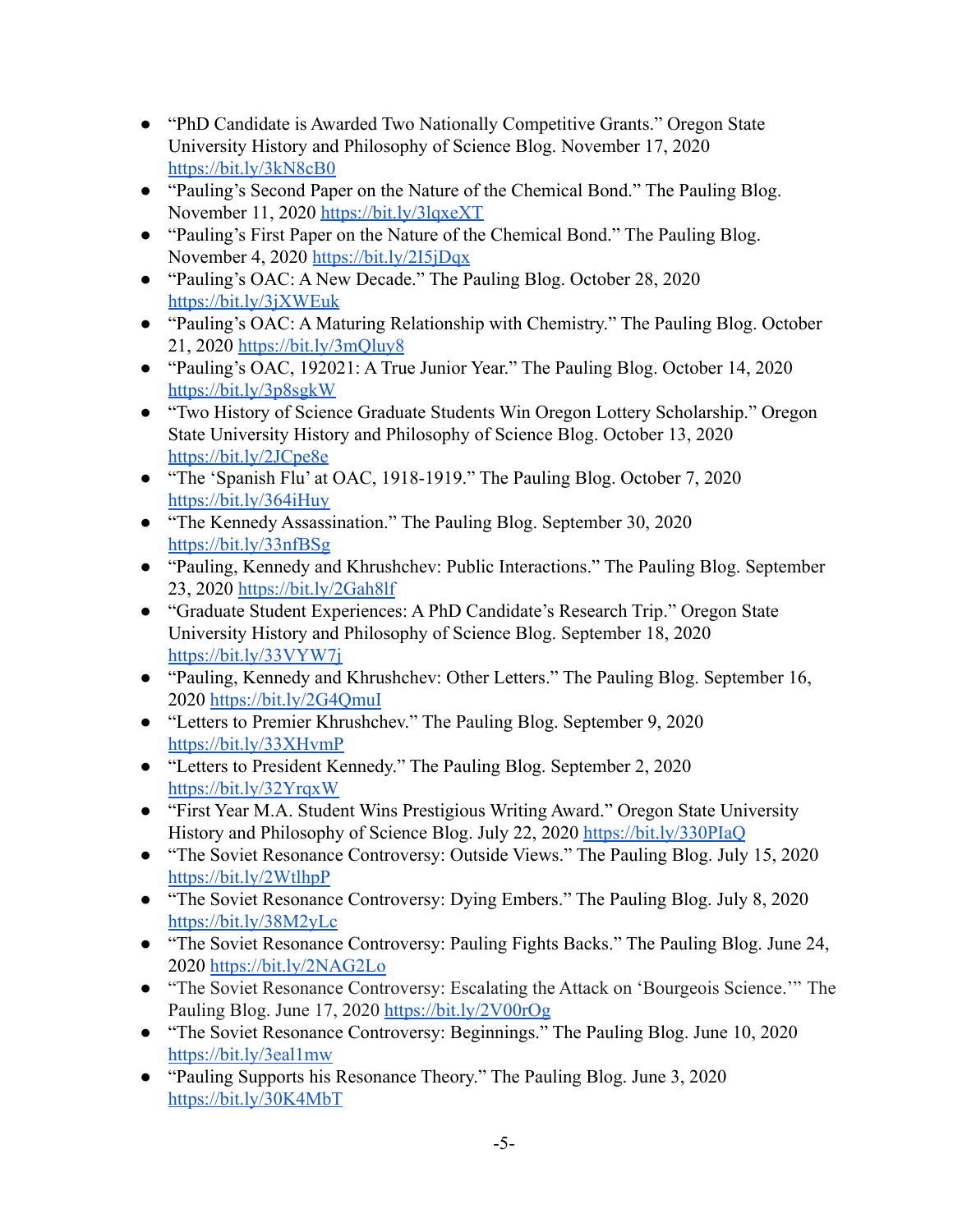- **●** "What is Resonance Theory?" The Pauling Blog. May 27, 2020 <https://bit.ly/2Xd7eFE>
- **●** "Graduate School in the time of Covid-19" Oregon State University History and Philosophy of Science Blog. April 23, 2020 <https://bit.ly/3eKBsXp>
- "Interested in Nuclear History? Come Check Out OSU's Nuclear History Book Club!" Oregon State University History and Philosophy of Science Blog. February 26, 2020 <https://bit.ly/39QHyCA>
- **●** "Remembering Yuri Ovchinnikov, 1934-1988." The Pauling Blog. February 19, 2020 <https://bit.ly/2U32tvB>
- **●** "Remembering Frank Press." The Pauling Blog. February 12, 2020 <https://bit.ly/37p3gMd>
- **●** "Congratulations to the History of Science's Newest M.A. Graduate!" Oregon State University History and Philosophy of Science Blog. January 13, 2020 <https://bit.ly/2FSqn6y>

- "Pauling, the State Department, and the Right to Travel." The Pauling Blog. December 18, 2019 <https://bit.ly/2QRaBPo>
- "Pauling and Sakharov." The Pauling Blog. December 11, 2019 <https://bit.ly/2Ns5tiA>
- "Andrei Sakharov: An Overview." The Pauling Blog. December 4, 2019 <https://bit.ly/2DMofvZ>
- "Congratulations to Dr. Anna Dvorak, OSU's History of Science newest PhD!" Oregon State University History and Philosophy of Science Blog. December 3, 2019 <https://bit.ly/364zfky>
- "Lawrence Brockway, 1907-1979." The Pauling Blog. November 6, 2019 <https://bit.ly/37d9ekb>
- "Article Published by PhD Graduate, Emily Simpson." Oregon State University History and Philosophy of Science Blog. October 31, 2019 <https://bit.ly/2Pf9TJN>
- "New Program Name 7 Years in the Making: History and Philosophy of Science." Oregon State University History and Philosophy of Science Blog. October 1, 2019 <https://bit.ly/2B3hZOS>
- "The Lenin Peace Prize: Aftermath." The Pauling Blog. September 11, 2019 <https://bit.ly/2nEB8nr>
- "Pauling's Receipt of the Lenin Peace Prize." The Pauling Blog. September 4, 2019 <https://bit.ly/2nA9Q1k>
- "Remembering Barbara Low." The Pauling Blog. July 17, 2019 <https://bit.ly/2q2jLgZ>
- "Ideologies and U.S. Foreign Policy International History Conference: Day 2 Coverage." History News Network. June 16, 2019 <https://bit.ly/2Oc6hI4>
- "Donald Trump and Ideology: Dr. James Lindsay Delivers the Governor Tom McCall Memorial Lecture." History News Network. June 16, 2019 <https://bit.ly/2CLY47Y>
- "Master's Student Receives Prestigious Writing Award." Oregon State University History and Philosophy of Science Blog. May 16, 2019 <https://bit.ly/2MLLkmL>
- **●** "The Collapse of Nuclear Disarmament and Nonproliferation Flash Panel." Oregon State University History and Philosophy of Science Blog. February 27, 2019 <https://bit.ly/2oA9kRA>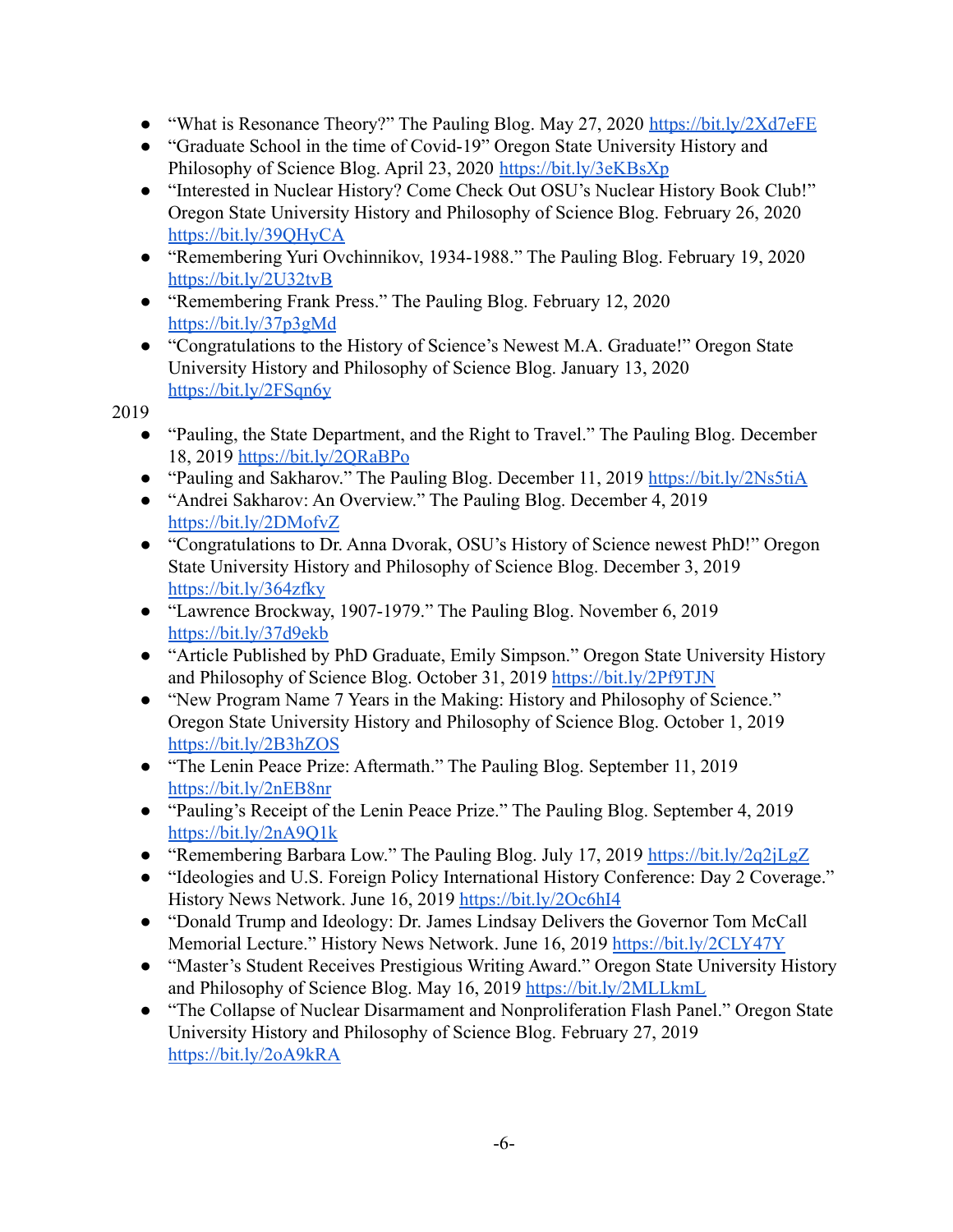- **●** "Public Oral History Interview with Downwinder Trisha Pritikin." Oregon State University History and Philosophy of Science Blog. January 15, 2019 <https://bit.ly/35kTVVI>
- 2018
	- **●** "Dr. Anita Guerrini Retires." Oregon State University History and Philosophy of Science Blog. December 8, 2018 <https://bit.ly/2OFafL9>.
	- **●** "Dr. Anita Guerrini Wins Prestigious Pfizer Prize." Oregon State University History of Science and Philosophy Blog. November 27, 2019 <https://bit.ly/2OMcoVc>
	- **●** "Biodiversity and The History of Scientific Environments." Oregon State University History and Philosophy of Science Blog. November 11, 2019 <https://bit.ly/2IIBvV4>

- "Informal Consultation on Post-Elimination Surveillance of Neglected Tropical Diseases" As Special Rapporteur June 13-14, 2017 Siem Reap, Cambodia. World Health Organization, Western Pacific Regional Office. <https://bit.ly/2AovMm4> ○ Listed as Miriam Breaugh
- "Expert Consultation to Accelerate Elimination of Asian Schistosomiasis" As Special Rapporteur May 22-23, 2017 Shanghai, China. World Health Organization, Western Pacific Regional Office. <https://bit.ly/2ZRHqRo>
	- Listed as Miriam Breaugh
- "Expert Consultation to Accelerate Control of Foodborne Trematode Infections, Taeniasis and Cysticercosis" As Special Rapporteur May 17-19, 2017 Seoul, Republic of Korea. World Health Organization, Western Pacific Regional Office. <https://bit.ly/3cigmNu>
	- Listed as Miriam Breaugh

## **WORK EXPERIENCE**

| October 2021-Present | Oregon State University-Honors College. Senior Essay Reader      |
|----------------------|------------------------------------------------------------------|
| Nov. 2020-Feb. 2021  | Oregon State University-Honors College. Essay Reader             |
| March 2019-Present   | Oregon State University-Special Collections and Archives         |
|                      | Research Center. Head Researcher and Writer for The Pauling      |
|                      | Blog. https://paulingblog.wordpress.com/                         |
| Sept. 2018-Present   | Oregon State University-History Department. Graduate Teaching    |
|                      | Fellow. U.S. History and World History courses                   |
| May 2017-Present     | World Health Organization-Western Pacific Regional Office.       |
|                      | Consultant on issues related to Neglected Tropical Diseases,     |
|                      | Malaria, Risk Management, and Covid-19                           |
| Oct. 2015-July 2018  | National Institutes of Health-Laboratory of Genitourinary Cancer |
|                      | Pathogenesis. Program Specialist (GS-09) (Series 0301)           |
| Jan. 2013-March 2014 | University of Oregon-Russian Department. Graduate Teaching       |
|                      | Fellow. Spoken Russian and Soviet History courses                |
| Jan. 2012-June 2012  | University of Oregon-Academic Extension. IT Support Assistant    |
| Sept. 2011-Dec. 2011 | University of Oregon-Chemistry Department. Graduate Teaching     |
|                      | Fellow. General Chemistry Lab course                             |
| Jan. 2010-June 2010  | University of Oregon-Biology Department. Biology Fellow.         |
|                      | Diseases of Africa course                                        |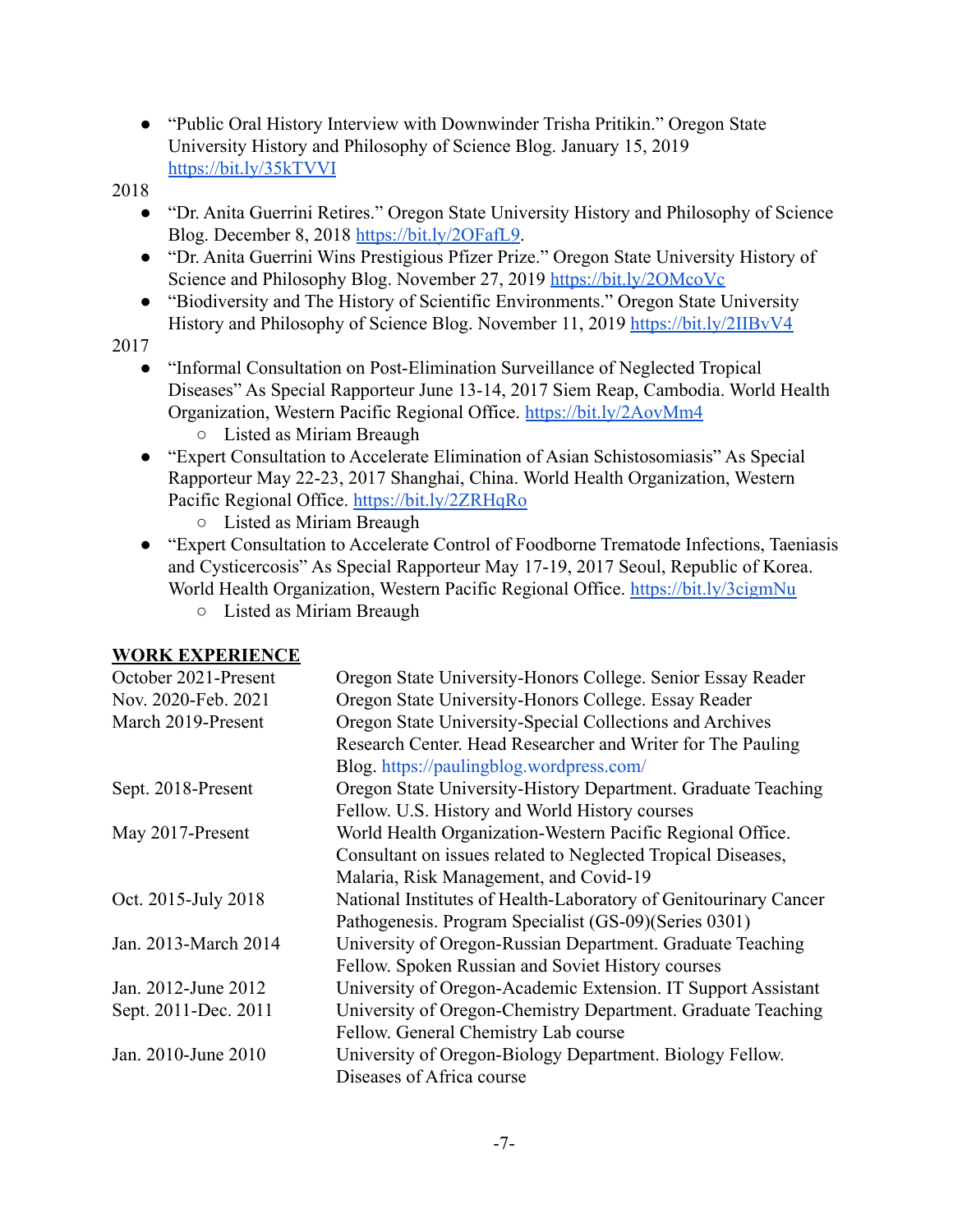| Jan. 2009-March 2010 | University of Oregon-Support Services for Student Athletes.   |
|----------------------|---------------------------------------------------------------|
|                      | Chemistry and Math Tutor                                      |
| Sept. 2007-May 2008  | Communicative Language School-St. Petersburg, Russia. English |
|                      | Language Instructor                                           |
| Sept. 2007-May 2008  | Yesod Jewish Community Center-St. Petersburg, Russia. English |
|                      | Discussion Leader                                             |

#### **PROFESSIONAL CONSULTANCIES**

- Technical Writer, Editor, and Researcher, World Health Organization Western Pacific Regional Office and Korean Country Office. Neglected Tropical Diseases. 2021
- Technical Writer, World Health Organization Philippines Country Office. COVID-19 Response. 2020-2021
- Policy Writer, World Health Organization Western Pacific Regional Office. Risk Management. 2018
- Special Rapporteur, World Health Organization Western Pacific Regional Office-South Korea. FBT/Taeniasis Elimination. 2017
- Special Rapporteur, World Health Organization Western Pacific Regional Office-China. SCH Control. 2017
- Special Rapporteur, World Health Organization Western Pacific Regional Office-Cambodia. RPRG Conference on NTDs and Post Elimination Conference of NTDs. 2017

# **ORGANIZATIONAL MEMBERSHIP AND ACTIVITIES**

| Radio Host, Inspiration Dissemination. KBVR                                   |
|-------------------------------------------------------------------------------|
| Member, Association for Slavic, East European, and Eurasian<br><b>Studies</b> |
|                                                                               |
| Member, Society for Historians of American Foreign Relations                  |
| Member, American Society for Legal History                                    |
| Editorial Board Member, The Oregon Encyclopedia                               |
|                                                                               |

## **TEACHING EXPERIENCE**

Oregon State University

- HST 203: History of the United States (Instructor of Record)
- EAH 411: Perspectives in Environmental Arts and Humanities (Instructor of Record)
- HST 104: World History: Ancient Civilizations (Teaching Assistant)
- HST 103: History of Western Civilization (Teaching Assistant)
- HST 202: History of the United States (Teaching Assistant)

University of Oregon

- RUSS 121: Spoken Russian (Instructor of Record)
- CH 227: General Chemistry Laboratory (Instructor of Record)